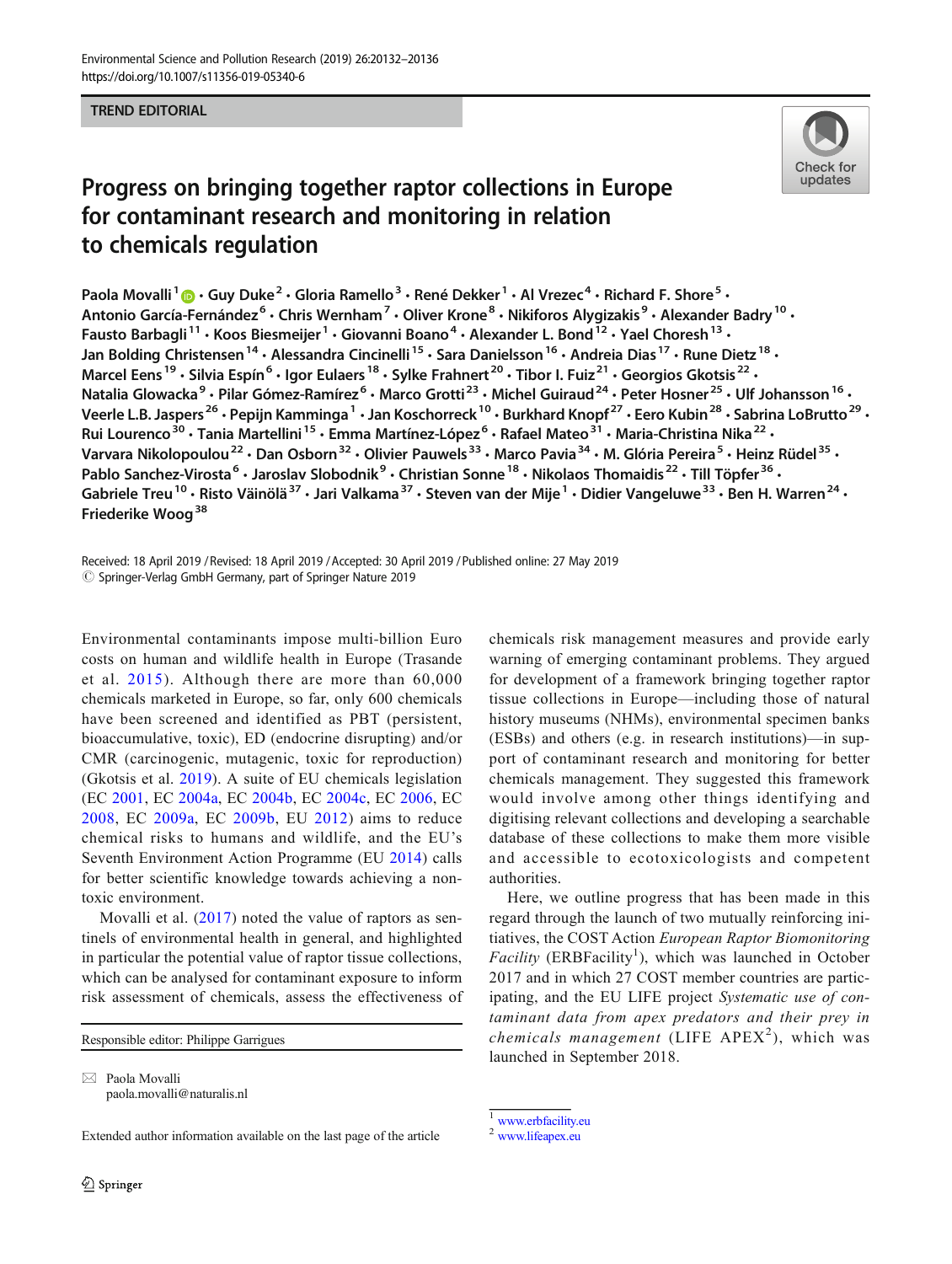Using raptors as particularly appropriate sentinels for PBT compounds (Movalli et al. [2018\)](#page-3-0), ERBFacility will help answer what the environmental risks are for specific chemicals, whether there are emerging contaminant problems needing remedial action and whether legislation is at all effective in reducing environmental exposure to contaminants in Europe. ERBFacility builds on 10 years of work involving ecotoxicologists and ornithologists leading up to and under the European Science Foundation's research networking programme EURAPMON (Research and Monitoring for and with Raptors in Europe) (see, for example, Movalli et al. [2008,](#page-3-0) Gómez-Ramírez et al. [2014,](#page-3-0) Espín et al.  $2016$ , Derlink et al.  $2018$ , Duke et al.  $2018$ ).<sup>3</sup>

At its first General Meeting in Ciudad Real, Spain, in February 2018, ERBFacility set in motion work to bring together NHMs, ESBs and other research collections towards development of a European Raptor Specimen Bank (ERSpeB). ERBFacility has since concluded a review of raptor collections in Europe (Ramello et al. [n.d.\)](#page-3-0). The review, which collated data from over a hundred collections across Europe, revealed that many thousands of raptor specimens arrive annually at these collections, offering a very substantial resource of raptor tissue samples for contaminant monitoring. In the UK, specimens are processed and tissues stored by the Predatory Bird Monitoring Scheme maintained by the Centre for Ecology and Hydrology (Walker et al. [2008\)](#page-3-0). In Sweden, the lead is taken by the national ESB at the Naturhistorika Rijkmuseet. A number of research collections also exist around Europe, such as that of the Leibniz-Institute for Zoo and Wildlife Research, Germany. However, such specimen banks and research collections, set up specifically for the purposes of contaminant monitoring, are the exception rather than the rule. In most countries, the main recipients of raptor specimens are NHMs. Indeed, the review found that around 75% of responding NHMs across Europe receive fresh raptor/owl specimens. Most NHMs freeze raptor carcasses on arrival and then process and freeze wet tissues; indeed, around a third of responding NHMs are already active in storing frozen raptor tissue samples suitable for contaminant monitoring

At a recent ERBFacility meeting convened at the Royal Belgian Institute of Natural Sciences in Brussels, collections came together to validate the review of raptor collections and consider how to build on this towards development of the European Raptor Specimen Bank. The meeting found that there is strong interest among collections to work together in this regard. However, many collections, particularly in eastern and southern Europe, are stretched for resources, so any new 'ask' (e.g. in terms of expanding tissue collections and/or strengthening standard operating procedures to ensure sample quality) must be tightly specified. Moreover, collections cannot be expected to build a substantial raptor tissue bank unless there is a clear regulatory demand for contaminant data and resources for the necessary analyses to be performed.

There exists here something of a Catch 22, in that regulatory demand is likely to grow only once the ability of raptor biomonitoring to provide pan-European assessments pertinent to chemicals management is proven, while proving this ability requires a substantial sample bank to be available in the first place. Overcoming this will probably involve carefully targeted proof of concept work on one or two selected species and tissue matrices for which a substantial pan-European bank of samples already exists, and for one or two priority substances of particular interest to regulators.

There are clear incentives for collections to engage in this work. These include: the opportunity to engage in a major European initiative with key regulatory applications, helping to demonstrate the societal relevance of collections; the opportunity presented by novel collaboration between NHMs, ESBs and research collections; the opportunity to expand research interests into ecotoxicology, and to expand publications output; and the opportunity to know of and exchange samples with other NHMs and thereby broaden individual collections.

Taking forward the concept of a distributed ERSpeB will involve further work under the auspices of the COST Action on a number of issues, building on relevant existing networks such as the Consortium of European Taxonomic Facilities and the network of European Bird Curators. These include: prioritising species, tissue matrices and compounds and carrying out proof of concept work; addressing legal, personnel and freezer constraints to expanding raptor tissue sample collections and shipping samples for analysis; adapting NHM standards and protocols (learning from ESBs) for the gathering, processing and storage of samples, to enhance sample quality for contaminant analysis; developing appropriate policy on access to samples to ensure valuable samples required for contaminant monitoring are not consumed for other purposes; and circumscribing the data content of the European samples database and how it will be developed, populated and updated to provide real-time information on raptor tissue samples across Europe. These issues will all be addressed by a sequence of scientific missions and meetings planned by ERBFacility for the next 12–15 months.

This paper focuses on work being done in the 'collections arena' under the auspices of ERBFacility, but it is worth noting that ERBFacility also involves work in the 'analytical arena', involving ecotoxicologists, veterinary scientists and chemists, to develop a prioritised European Raptor Biomonitoring Scheme (ERBiomS), and work in the 'field arena' involving field ornithologists and ecologists to develop a European Raptor Sampling Programme (ERSamP). Advancing work towards a comprehensive European Raptor Biomonitoring Facility, capable of delivering pan-European

<sup>3</sup> www.eurapmon.eu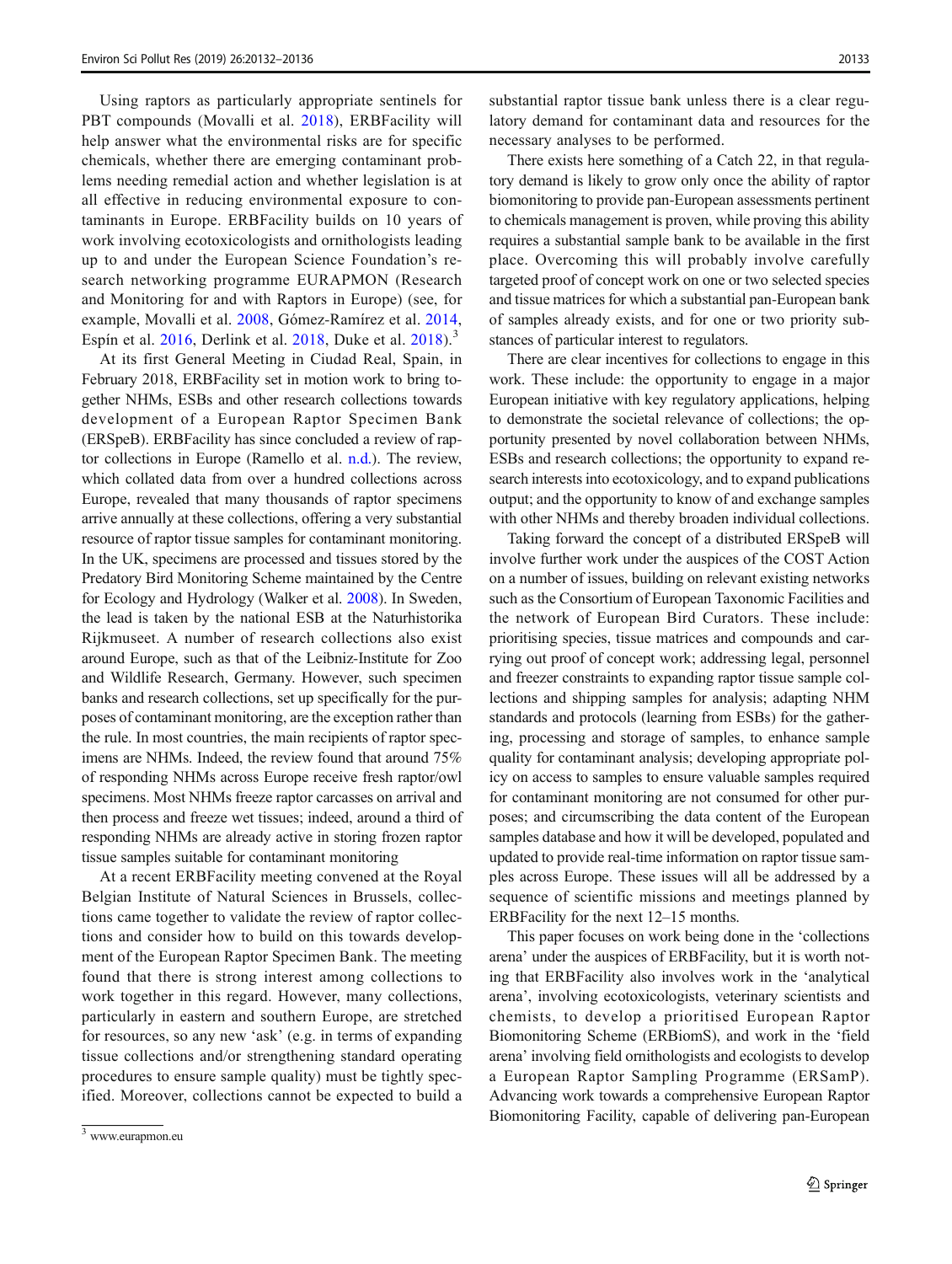<span id="page-2-0"></span>contaminant data for chemicals management, involves collaboration across these three arenas.

While this work is progressing under ERBFacility, LIFE APEX is working to demonstrate the systematic use of contaminant data from raptors and other apex predators for chemicals management. Like ERBFacility, LIFE APEX is building collaborations between collections and analytical laboratories. But while the focus of ERBFacility is on building networks across the collections, analysis and field arenas and developing the overall Facility, the focus of LIFE APEX is on demonstrating that contaminant data from apex predators has useful regulatory applications, notably in relation to the REACH and Biocides regulations (Alygizakis et al. 2019; Gkotsis et al. 2019; Koschorreck et al. [2019\)](#page-3-0).

LIFE APEX will in particular demonstrate the use of widescope target screening (of more than 2400 contaminants of emerging concern—CECs), wide-scope suspect screening (of more than 40,000 CECs) and non-target screening of samples from raptors (in the terrestrial environment) and other apex predators (in the freshwater and marine environments) to help the European Chemicals Agency (ECHA) prioritise substances (among the many tens of thousands currently used) for more strenuous PBT assessments and identify predominant chemical mixtures in biota. LIFE APEX will also demonstrate the power of targeted analyses of raptor matrices to assess the effectiveness of EU chemicals risk management measures. Proof of concept work on this latter demonstrator is under way by the Naturalis Biodiversity Center with the UK Centre for Ecology and Hydrology (which hosts the UK Predatory Bird Monitoring Scheme)

Taken together, the growing collaborations across the collections, analysis and field arenas under ERBFacility and LIFE APEX offer considerable promise to enhance early warning of emerging contaminant problems, for more timely identification and management of persistent and bioaccumulative substances in the environment, for putting risk management measures in place more quickly, for better understanding predominant chemical mixtures in the environment, and to ascertain whether risk management measures (and by extension chemicals regulations) are actually delivering on their purpose in reducing negative impacts on human and wildlife health. This will complement ongoing work to monitoring impacts of contaminants on human health.<sup>4</sup>

Funding information European Raptor Biomonitoring Facility COST Action (CA16224) is supported by COST (European Cooperation in Science and Technology) and funded by the Horizon 2020 Framework Programme of the European Union.

Life APEX is financed by the European Union through the program LIFE17 ENV/SK/000355 'Systematic use of contaminant data from apex predators and their prey in chemicals management'.

## References

- Alygizakis N, Cincinelli A, Dekker R, Gkotsis G, Duke G, Glowacka N, Knopf B, Koschorreck J, Martellini T, Movalli P, Nika MC, Nikolopoulou V, Rüdel H, Shore R, Thomaidis N, Treu G, Slobodnik J (2019) Determination of emerging substances in top predators and their prey using state-of-the-art chemical monitoring methods. 5th International Conference on Environmental Specimen Banks, Stockholm 3-5 June 2019
- Derlink M, Wernham C, Bertoncelj I, Kovacs A, Saurola P, Duke G, Movalli P, Vrezec A (2018) A review of raptor and owl monitoring activity across Europe: its implications for capacity building towards pan-European monitoring. Bird Study 65:S4–S20. [https://doi.org/](https://doi.org/10.1080/00063657.2018.1447546) [10.1080/00063657.2018.1447546](https://doi.org/10.1080/00063657.2018.1447546)
- Duke G, Vrezec A, Movalli P, Bertoncelj I, Wernham C (2018) Editorial. Bird Study 65:S1–S2. [https://doi.org/10.1080/00063657.2018.](https://doi.org/10.1080/00063657.2018.1552919) [1552919](https://doi.org/10.1080/00063657.2018.1552919)
- EC (2001) Directive 2001/83/EC of the European Parliament and of the Council of 6 November 2001 on the Community code relating to medicinal products for human use
- EC (2004a) Directive 2004/28/EC of the European Parliament and of the Council of 31 March 2004 amending Directive 2001/82/EC on the Community code relating to veterinary medicinal products
- EC (2004b) Regulation (EC) no 726/2004 of the European Parliament and of the Council of 31 March 2004 laying down community procedures for the authorisation and supervision of medicinal products for human and veterinary use and establishing a European Medicines Agency
- EC (2004) Directive 2004/35/CE of the European Parliament and of the Council of 21 April 2004 on environmental liability with regard to the prevention and remedying of environmental damage
- EC (2006) Regulation (EC) No 1907/2006 of the European Parliament and of the Council of 18 December 2006 concerning the Registration, Evaluation, Authorisation and Restriction of Chemicals (REACH)
- EC (2008) Directive 2008/56/EC of the European Parliament and of the Council of 17 June 2008 establishing a framework for community action in the field of marine environmental policy (Marine Strategy Framework Directive)
- EC (2009) Regulation (EC) No 1107/2009 of the European Parliament and of the Council of 21 October 2009 concerning the placing of plant protection products on the market
- EC (2009) Regulation (EC) No 1069/2009 of the European Parliament and of the Council of 21 October 2009 laying down health rules as regards animal byproducts and derived products not intended for human consumption
- Espín S, Garcia-Fernandez AJ, Herzke D, Shore RF, van Hattum B, Martinez-Lopez E, Coeurdasser M, Eulaers I, Fritsch C, Gomez-Ramirez P, Jaspers VLB, Krone O, Duke G, Helander B, Mateo R, Movalli P, Sonne C, Van den Brink NW (2016) Tracking pancontinental trends in environmental contamination using sentinel raptors—what types of samples should we use? Ecotoxicol 25(4), 777–801
- EU (2012) Regulation (EU) No 528/2012 of the European Parliament and of the Council of 22 May 2012 concerning the making available on the market and use of biocidal products
- EU (2014) General Union Environment Action Programme to 2020. Living well, within the limits of our planet. Luxembourg: Publications Office of the European Union. [https://doi.org/10.](https://doi.org/10.2779/66315) [2779/66315](https://doi.org/10.2779/66315)
- Gkotsis G, Alygizakis N, Cincinelli A, Dekker R, Duke G, Glowacka N, Knopf B, Koschorreck J, Martellini T, Movalli P, Nika MC, Nikolopoulou V, Ruedel H, Shore R, Thomaidis NS, Treu G. Slobodnik J (2019) Determination of emerging contaminants in apex predators and their prey from European Specimen Banks and <sup>4</sup> www.hbm4eu.eu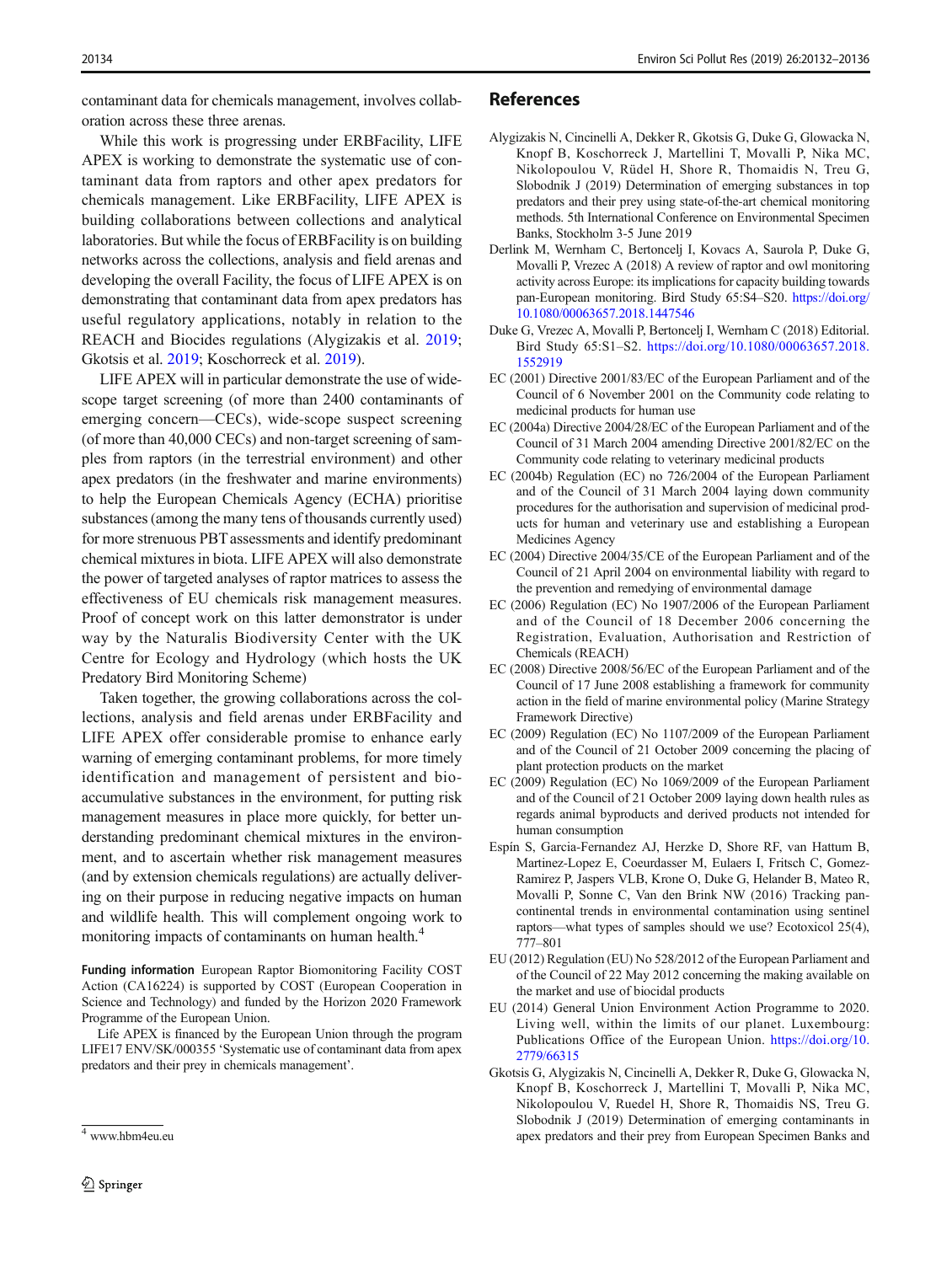<span id="page-3-0"></span>Natural History Museums by High Resolution Mass Spectrometry Techniques. 17th International Conference on Chemistry and the Environment, which will be held in Thessaloniki, 16-20 June 2019

- Gómez-Ramírez P, Shore RF, Van Den Brink NW, Van Hattum B, Bustnes JO, Duke G, Fritsch C, García-Fernández AJ, Helander BO, Jaspers V, Krone O, Martínez-López E, Mateo R, Movalli P, Sonne C (2014) An overview of existing raptor contaminant monitoring activities in Europe. Environ Internat 67:12–21
- Koschorreck J, Alygizakis N, Cincinelli A, Dekker R, Duke G, Glowacka N, Knopf B, Martellini T, Movalli P, Nika MC, Ruedel H, Shore R, Thomaidis NS, Treu G. Slobodnik J (2019) LIFE APEX – systematic use of contaminant data from apex predators and their prey in chemicals management. SETAC Europe 29th Annual Meeting in Helsinki, Finland (26-30 May, 2019)
- Movalli P, Duke G, Osborn D (2008) Introduction to monitoring for and with raptors. Ambio 37(6):395–397
- Movalli P, Dekker R, Koschorreck J, Treu G (2017) Bringing together raptor collections in Europe for contaminant research and monitoring in relation to chemicals regulations. Environ Sci Pollut Res 24: 24057–24060. <https://doi.org/10.1007/s11356-017-0096-s>
- Movalli P, Krone O, Osborn D, Pain D (2018) Monitoring contaminants, emerging diseases and environmental change with raptors and links to human health. Bird Study 64(sup1):596–5109
- Ramello G, Dekker R, Duke G, van der Mije S, Movalli P (n.d.) A review of European Raptor Tissue Collections
- Trasande L, Zoeller RT, Hass U, Kortenkamp A, Grandjean P, Myers JP, DiGangi J, Bellanger M, Hauser R, Legler J, Skakkebaek NE, Heindel J (2015) Estimating burden and disease costs of exposure to endocrine-disrupting chemicals in Europe. J Clin Endocrinol Metab 100(4):1245–1255
- Walker LA, Shore RF, Turk A, Pereira MG, Best J (2008) The predatory bird monitoring scheme (PBMS) – identifying chemical risks to top predators in Britain. Ambio 37:466–471

Publisher's note Springer Nature remains neutral with regard to jurisdictional claims in published maps and institutional affiliations.

## **Affiliations**

Paola Movalli<sup>1</sup>  $\cdot$  Guy Duke<sup>2</sup>  $\cdot$  Gloria Ramello<sup>3</sup>  $\cdot$  René Dekker<sup>1</sup>  $\cdot$  Al Vrezec<sup>4</sup>  $\cdot$  Richard F. Shore<sup>5</sup>  $\cdot$ Antonio García-Fernández<sup>6</sup> • Chris Wernham<sup>7</sup> • Oliver Krone<sup>8</sup> • Nikiforos Alygizakis<sup>9</sup> • Alexander Badry<sup>10</sup> • Fausto Barbagli<sup>11</sup> • Koos Biesmeijer<sup>1</sup> • Giovanni Boano<sup>4</sup> • Alexander L. Bond<sup>12</sup> • Yael Choresh<sup>13</sup> • Jan Bolding Christensen<sup>14</sup> • Alessandra Cincinelli<sup>15</sup> • Sara Danielsson<sup>16</sup> • Andreia Dias<sup>17</sup> • Rune Dietz<sup>18</sup> • Marcel Eens<sup>19</sup> • Silvia Espín<sup>6</sup> · Igor Eulaers<sup>18</sup> · Sylke Frahnert<sup>20</sup> · Tibor I. Fuiz<sup>21</sup> · Georgios Gkotsis<sup>22</sup> · Natalia Glowacka<sup>9</sup> · Pilar Gómez-Ramírez<sup>6</sup> • Marco Grotti<sup>23</sup> • Michel Guiraud<sup>24</sup> • Peter Hosner<sup>25</sup> • Ulf Johansson<sup>16</sup> • Veerle L.B. Jaspers<sup>26</sup> • Pepijn Kamminga<sup>1</sup> · Jan Koschorreck<sup>10</sup> · Burkhard Knopf<sup>27</sup> · Eero Kubin<sup>28</sup> · Sabrina LoBrutto<sup>29</sup> · Rui Lourenco<sup>30</sup> · Tania Martellini<sup>15</sup> · Emma Martínez-López<sup>6</sup> · Rafael Mateo<sup>31</sup> · Maria-Christina Nika<sup>22</sup> · Varvara Nikolopoulou<sup>22</sup> · Dan Osborn<sup>32</sup> · Olivier Pauwels<sup>33</sup> · Marco Pavia<sup>34</sup> · M. Glória Pereira<sup>5</sup> · Heinz Rüdel<sup>35</sup> · Pablo Sanchez-Virosta<sup>6</sup> · Jaroslav Slobodnik<sup>9</sup> • Christian Sonne<sup>18</sup> • Nikolaos Thomaidis<sup>22</sup> • Till Töpfer<sup>36</sup> • Gabriele Treu<sup>10</sup> • Risto Väinölä<sup>37</sup> • Jari Valkama<sup>37</sup> • Steven van der Mije<sup>1</sup> • Didier Vangeluwe<sup>33</sup> • Ben H. Warren<sup>24</sup> • Friederike Woog<sup>38</sup>

- <sup>1</sup> Naturalis Biodiversity Center, Vondelaan 55, 2332 AA Leiden, Netherlands
- <sup>2</sup> Environmental Change Institute, University of Oxford, 3 South Parks Road, Oxford OX1 3QY, UK
- <sup>3</sup> Museo Civico di Storia Naturale di Carmagnola, Via S Francesco di Sales, 188, 10022, Carmagnola, Torino, Italy
- National Institute for Biology, Večna pot 111, 1000 Ljubljana, Slovenia
- <sup>5</sup> Centre for Ecology & Hydrology, Lancaster Environmental Centre, Lancaster LA1 4AP, UK
- <sup>6</sup> Area of Toxicology, Department of Health Sciences, University of Murcia, Campus de Espinardo, 30100 Murcia, Spain
- <sup>7</sup> BTO Scotland, Beta Centre (Unit 15), Stirling University Innovation Park, Stirling FK9 4NF, UK
- <sup>8</sup> Department of Wildlife Diseases, Leibniz Institute for Zoo and Wildlife Research, Alfred-Kowalke-Strasse 17, 10315 Berlin, Germany
- <sup>9</sup> Environmental Institute, Okružná 784/42, 97241 Koš, Slovak Republic
- <sup>10</sup> German Environment Agency, 06844 Dessau, Germany
- <sup>11</sup> Museo di Storia Naturale dell'Università di Firenze, Sezione di Zoologia "La Specola", Via Romana 17, 50125 Florence, Italy
- <sup>12</sup> Department of Life Sciences, Natural History Museum, Akeman Street, Tring, Hertfordshire HP23 6AP, UK
- <sup>13</sup> Shamir Research Institute, University of Haifa, 199 Aba Chushi Ave., Haifa, Israel
- <sup>14</sup> Natural History Museum of Denmark, Universitetsparken 15, 2100 Copenhagen Ø, Denmark
- <sup>15</sup> University of Florence, 50019 Sesto Fiorentino, Italy
- <sup>16</sup> Naturhistoriska riksmuseet, Box 50007, 104 05 Stockholm, Sweden
- <sup>17</sup> CIBIO-InBIO, Universidade de Évora, Casa Cordovil 2ª Andar, Rua Dr. Joaquim Henrique da Fonseca, 7000-890 Évora, Portugal
- <sup>18</sup> Aarhus University, Frederiksborgvej 399, 4000 Roskilde, Denmark